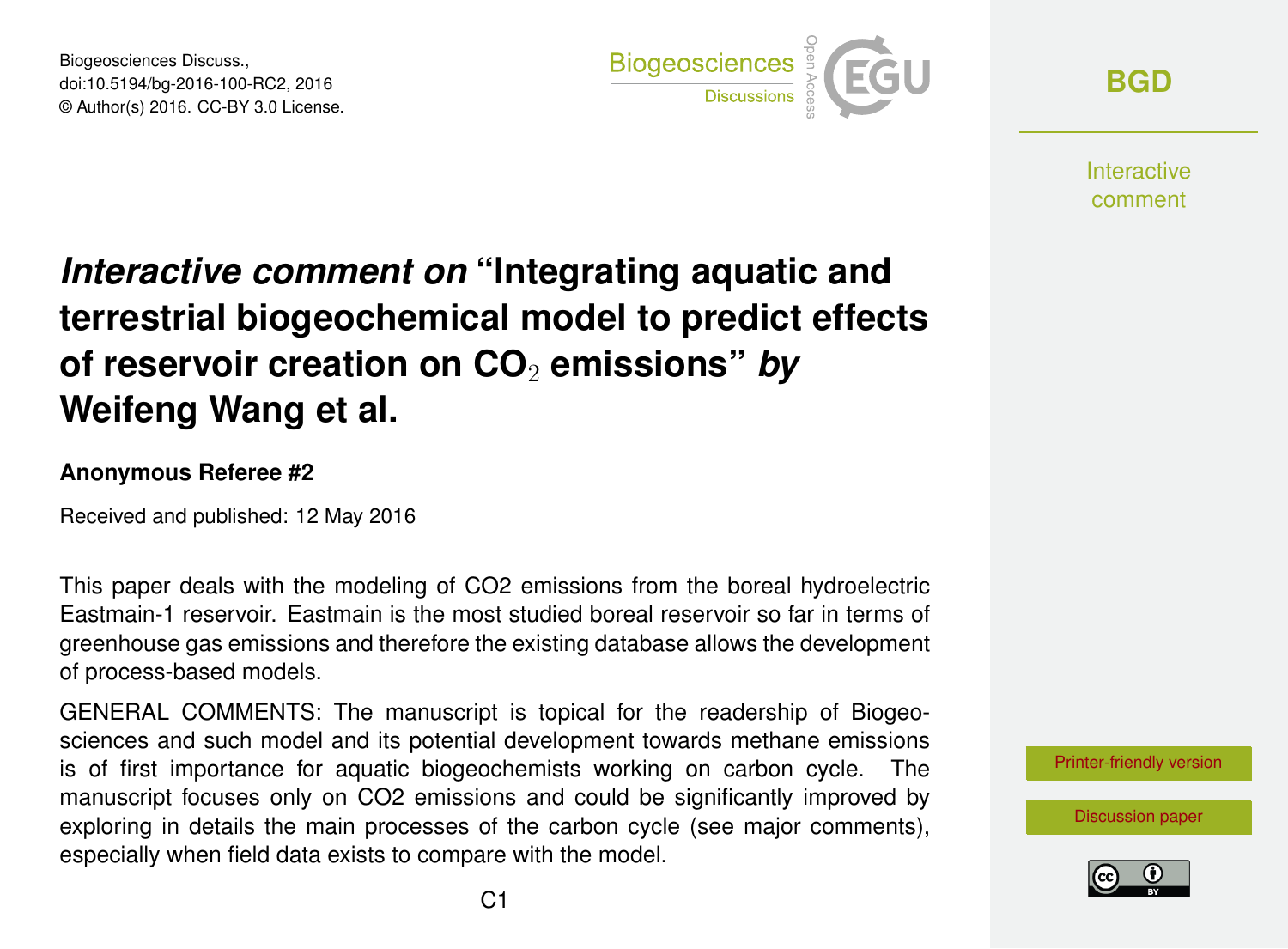#### MAJOR COMMENTS:

-The model is a combination of Kim et al., 2016 (Ecological Modeling) and Wang et al, 2016 (Science of the total environment) models. It should be clearly said in the introduction of the model description and more importantly, a comparison with Kim et al. should be given in details since the CO2 emissions are simulated in both papers over 2006-2009 and validated with the same dataset (TBL and EC tower). Is there any improvement with the addition of the water column model? Was the Forest-DNDC model modified compared to the version of Kim et al. 2016?

-The calculations of pCO2 are simplified and it does not take into account carbonate equilibrium. What is the advantage compare to the classical calculations?

-The organization of the section 2 (material and methods) could be improved. It should start with the site description and being followed by a section with a summary of relevant work conducted on this site and used in the publication (in situ measurement and modeling). It is currently spread over the model description, site description, model tests and calibration as list of parameters or values. It would help the reader also to better identify the recent improvement of the model resulting from the addition of the water column. If done, the model description, tests, calibration and validation should be clearer and to the point. The section 2.1.2 is very short and implies to read Wang et al. (2016). A few key equations would be very useful for the reader. The sections 2.3 and 2.4 should be divided in shorter and more focused sections (initial conditions, inputs from watershed, meteorology. . .).

- In the section 2.1.3, the reader expects a content related to the degradation of allochthonous and/or autochthonous organic matter deposited at the bottom of the reservoir whereas it is mostly about the degradation of the flooded organic matter (soil, vegetation. . .). This section should probably be divided in two distinct sections to improve the readability. Some sensitivity analysis should be performed on the amount of the flooded organic matter and on the amount of allochthonous DOC/POC.

### **[BGD](http://www.biogeosciences-discuss.net/)**

Interactive comment

[Printer-friendly version](http://www.biogeosciences-discuss.net/bg-2016-100/bg-2016-100-RC2-print.pdf)

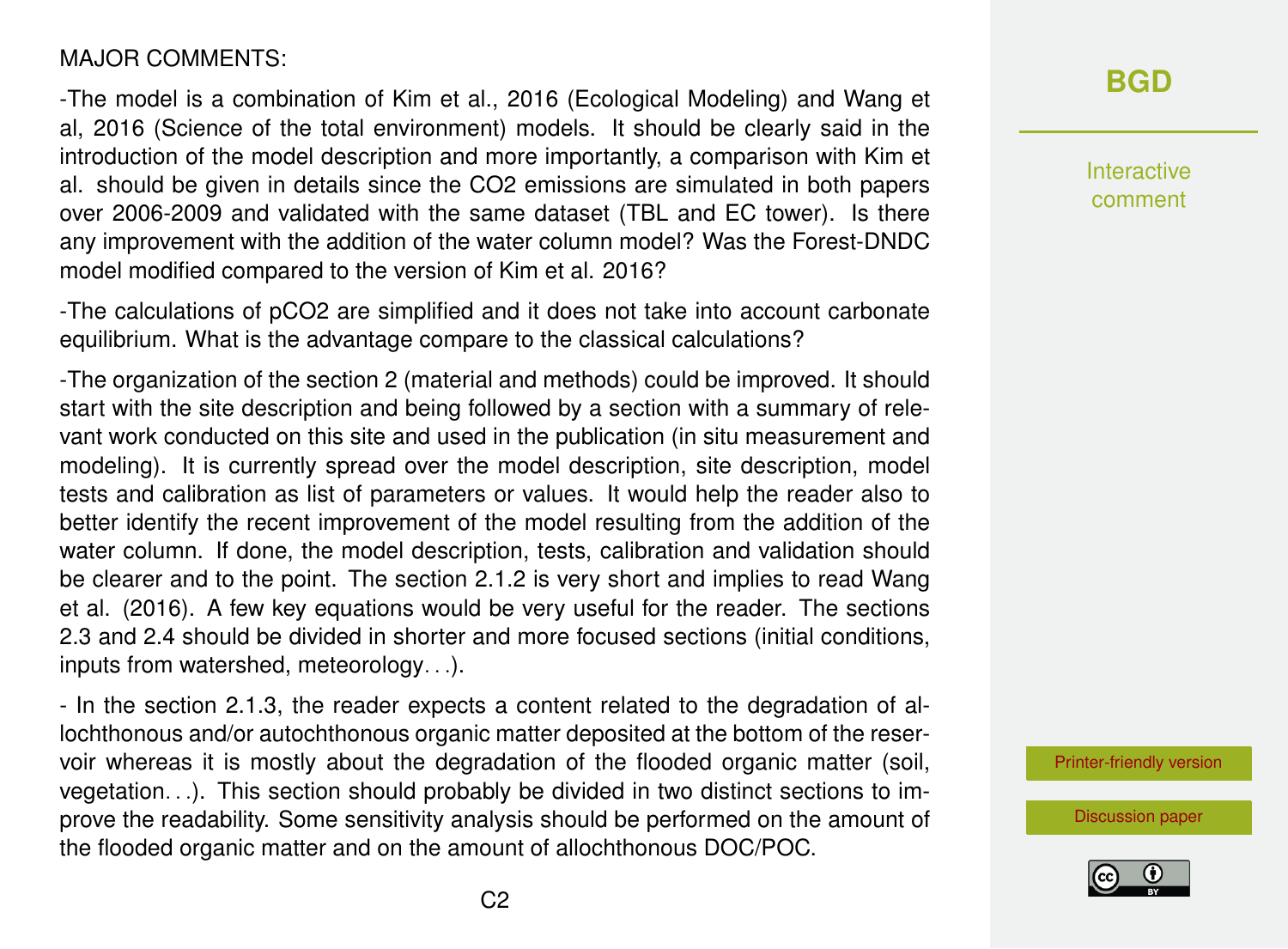-The model is a 1-DV model and no vertical profile of modeled variables is shown. Such typical figures are missing to evaluate if how processes are well reproduced by the model or if the model gives "only" a good average value for the "bulk" water column. It would be nice to see data from Teodoru et al (2011) (pelagic and benthic respiration, primary production, benthic respiration) and Demarty et al (2011) (vertical profiles) for instance being used for comparison with the model.

-I would recommended to put the monitoring of the pCO2 in the generation station (supplemental) in the main document since it is the best way to have the average concentration over the whole water column. It also offers the possibility of computing downstream emission.

-A discussion about the pool of carbon fueling emissions would be very interesting: What are the relative contributions of the pelagic respiration, the autochthonous and allochthonous organic matter and the flooded organic matter to the CO2 emissions? Those elements could reinforce the section 4.1 where all sources are listed but no information is given about the main source for the first years and after a few decades..

-the section 4.2 is basically about the sensitivity of the model to temperature change on CO2 emissions. I would be very informative to provide illustrations of temperature change on both the physics (vertical stratification, duration of ice cover. . .) and on biogeochemical processes (respiration, PP in the water column, CO2 production in the soils and overlying sediments. . .). Currently, this section does not provide any quantitative answer to the tested effect.

DETAILLED COMMENTS: -P(age)1-L(ine)24: ""engineering" reservoir lifetime (100 years)" could be replace vy the widely-used life-time analysis

-P1-L27: oxygen effects?

-P2-L9-10: Many papers by JJ Cole, Carpenter and their teams or the synthesis by Duarte and Prairie (2005) would be more relevant for the prevalence of heterotrophy in **Interactive** comment

[Printer-friendly version](http://www.biogeosciences-discuss.net/bg-2016-100/bg-2016-100-RC2-print.pdf)

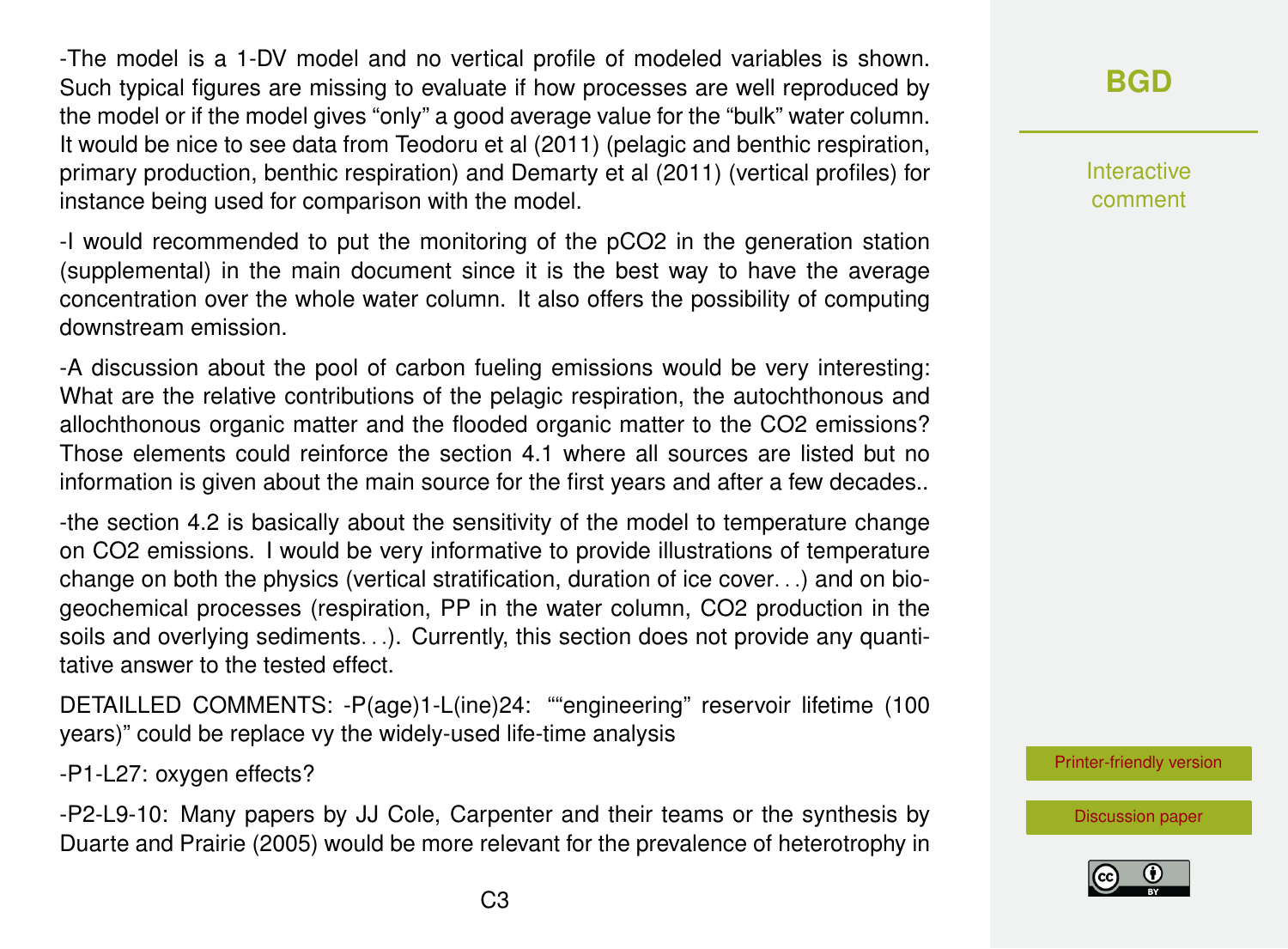aquatic ecosystems.

-P2-L11 " water-saturated sediments where the organic matters (e.g., plant biomass, litter, and soil organic matter)": Sediments are different from the flooded organic matter.

-P3L14: what are those "minimum inputs" compare to the listed "sophisticated" models? This should be discussed later on in the manuscript.

-P3-L23-26: "Based on limited empirical data, we test the hypothesis that the boreal reservoir will be a net source of CO2 to the 25 atmosphere. We further hypothesize that the exchanges will be the largest in the first one to two decades and will then show little secular change thereafterâĂŤi.e. year-to-year variability around a fairly constant mean" The Eastmain database is not a limited database: 6 years of EC, several field campaigns with floating chamber, DOC, pCO2, respiration, Chloa to cite a few. . . And the two hypotheses here are not hypothesis since those results are well know (Teodoru et al., 2012). The challenge was rather to check if a simple model is able to reproduce the emissions.

-P4-L21: Is the sentence a title for a section?

-Page 10 Line 20-23: There is no explanation about the tree removal. Was it really done before flooding? If yes, this should be in the site description. Is it a theoretical hypothesis for the evaluation of the role of tree trunk organic matter on emissions and the evaluation of mitigation options?

-P11-L18: what does dr stands for?

-P11-L26-27: This should be extended as noted is the general comments.

-P12-L25-26: "Both increasing and decreasing wind speeds enhanced annual CO2 emissions 25 only by 1 and 1% over 100 years, respectively." Unclear sentence, should be rephrased.

-P12-L29: "grater". . . greater

Interactive comment

[Printer-friendly version](http://www.biogeosciences-discuss.net/bg-2016-100/bg-2016-100-RC2-print.pdf)